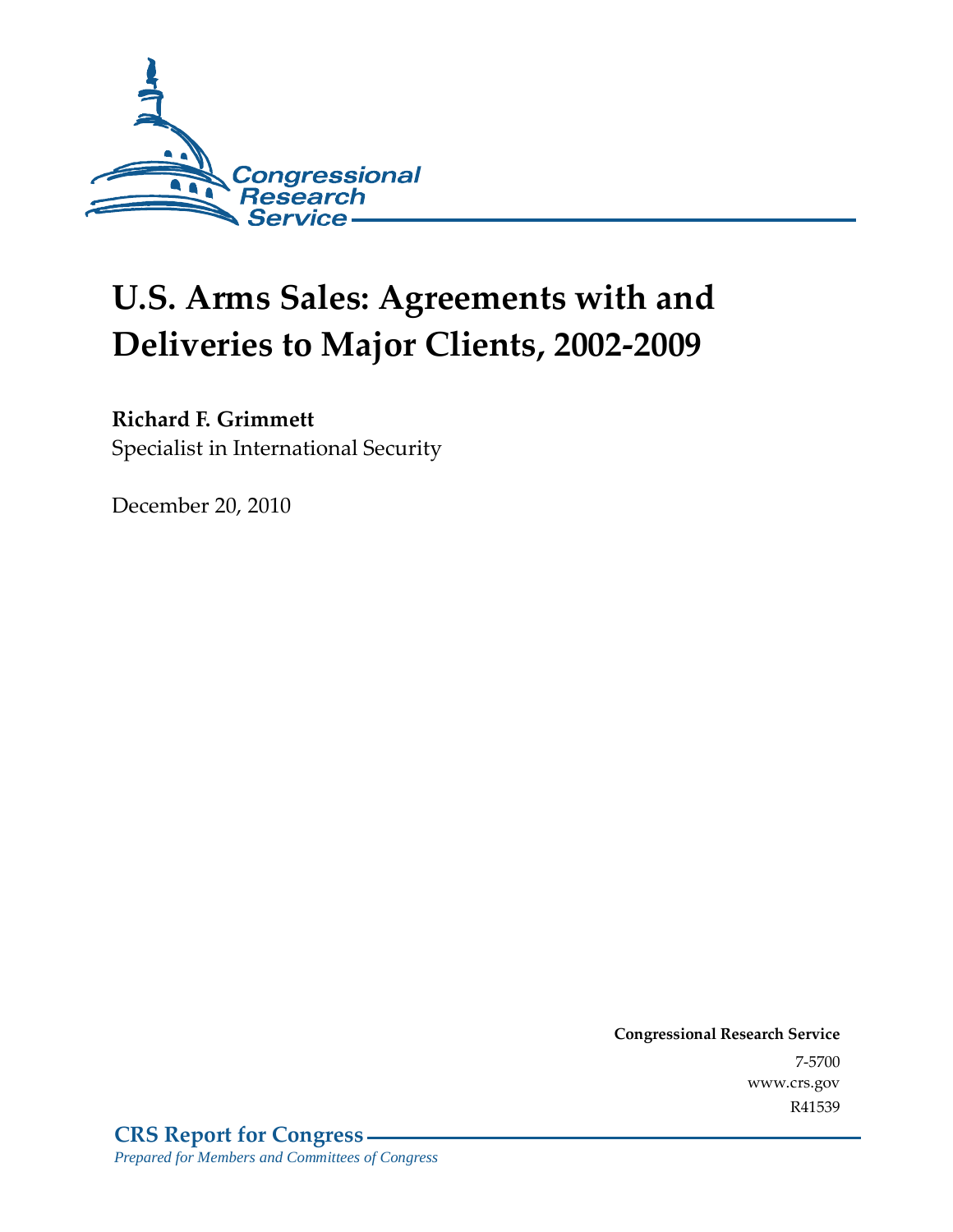## **Summary**

This report provides background data on U.S. arms sales agreements with and deliveries to its major purchasers during *calendar years* 2002-2009, made through the U.S. Foreign Military Sales (FMS) program. In a series of data tables, it lists the total dollar values of U.S. governmentto-government arms sales *agreements* with its top five purchasers, and the total dollar values of U.S. arms *deliveries* to those purchasers, in five specific regions of the world for three specific periods: 2002-2005, 2006-2009, and 2009 alone. In addition, the report provides data tables listing the total dollar values of U.S. government-to-government arms *agreements* with and *deliveries* to its top 10 purchasers *worldwide* for the periods 2002-2005, 2006-2009, and for 2009 alone.

This report is prepared in conjunction with CRS Report R41403, *Conventional Arms Transfers to Developing Nations, 2002-2009*, by Richard F. Grimmett. That annual report details both U.S. and foreign arms transfer activities globally and provides analysis of arms trade trends. The intent here is to complement that elaborate *worldwide* treatment of the international arms trade by providing only the dollar values of U.S. arms sales agreements with and delivery values to its leading customers, by geographic region, for the calendar years 2002-2005, 2006-2009, and 2009. Unlike CRS Report R41403, this annual report focuses exclusively on U.S. arms sales and provides the specific names of the major U.S. arms customers, by region, together with the total dollar values of their arms purchases or deliveries. This report will not be updated.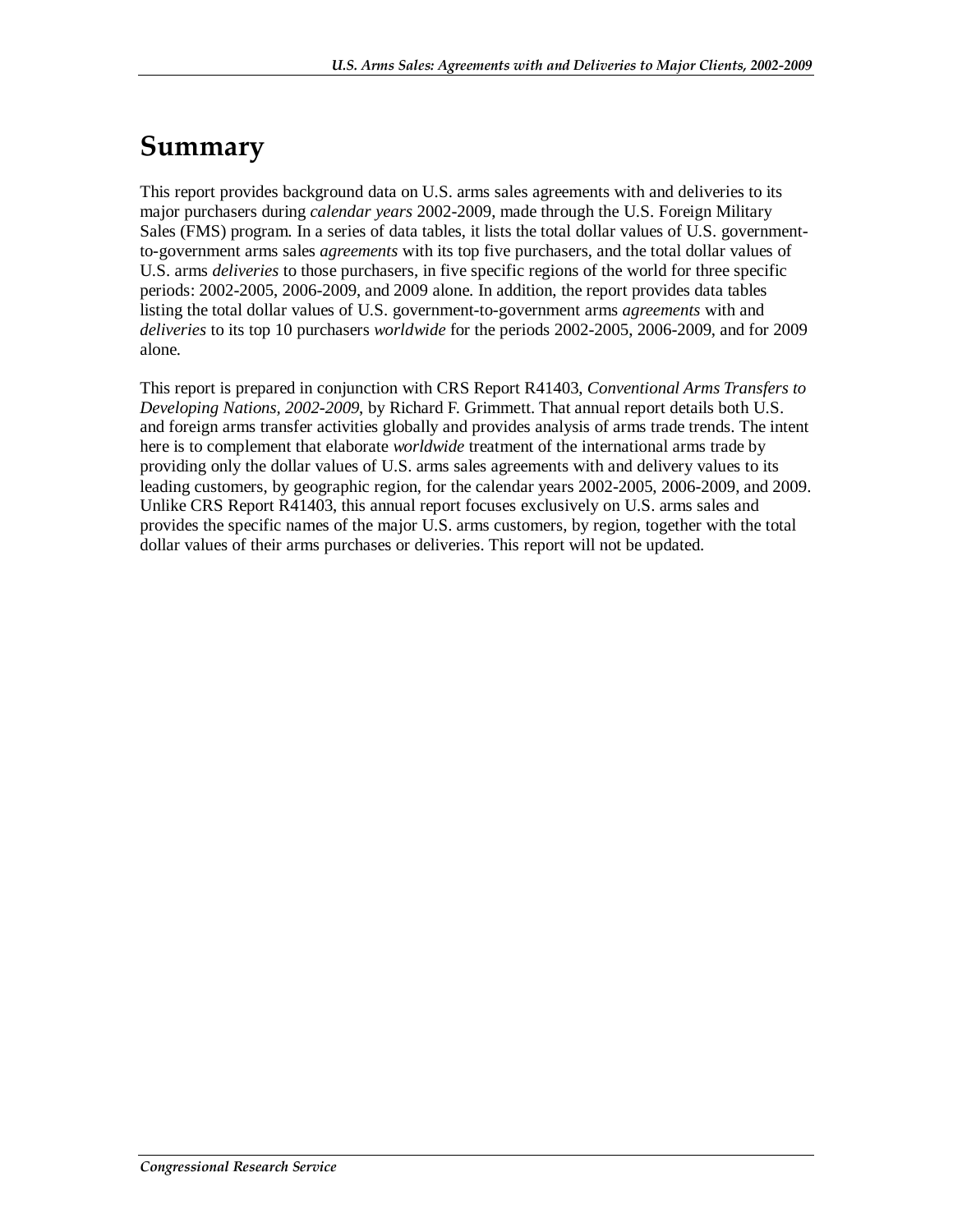## **Contents**

### **Tables**

| Table 1. Leading Purchasers of U.S. Defense Articles and Services, Total Values of Africa                                    |           |
|------------------------------------------------------------------------------------------------------------------------------|-----------|
| Table 2. Leading Purchasers of U.S. Defense Articles and Services, Total Values of                                           |           |
| Table 3. Leading Purchasers of U.S. Defense Articles and Services, Total Values of Asia                                      | $\cdot$ 2 |
| Table 4. Leading Purchasers of U.S. Defense Articles and Services, Total Values of Near                                      |           |
| Table 5. Leading Purchasers of U.S. Defense Articles and Services, Total Values of                                           |           |
| Table 6. Leading Purchasers of U.S. Defense Articles and Services, Total Values of                                           |           |
| Table 7. Leading Purchasers of U.S. Defense Articles and Services, Total Values of Africa                                    |           |
| Table 8. Leading Purchasers of U.S. Defense Articles and Services, Total Values of                                           |           |
| Table 9. Leading Purchasers of U.S. Defense Articles and Services, Total Values of Asia                                      |           |
| Table 10. Leading Purchasers of U.S. Defense Articles and Services, Total Values of Near<br><b>East Deliveries Concluded</b> |           |
| Table 11. Leading Purchasers of U.S. Defense Articles and Services, Total Values of                                          |           |
| Table 12. Leading Purchasers of U.S. Defense Articles and Services, Total Values of                                          |           |
|                                                                                                                              |           |

### **Contacts**

|--|--|--|--|--|--|--|--|--|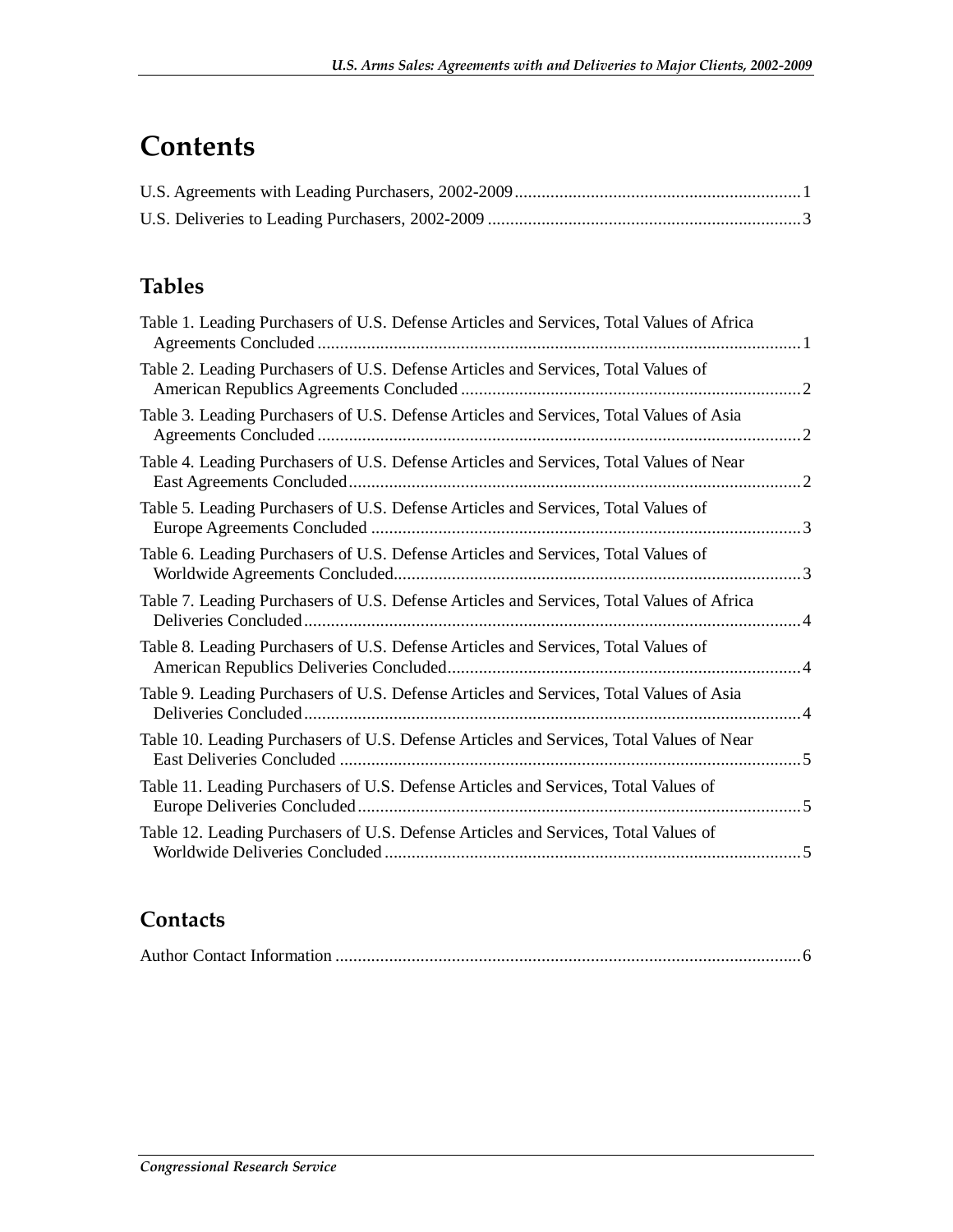his report provides background data on U.S. arms sales agreements with and deliveries to its major purchasers during calendar years 2002-2009. It provides the total dollar values of U.S. arms *agreements* with its top five purchasers in five specific regions of the world for This report provides background data on U.S. arms sales agreements with and delive<br>its major purchasers during calendar years 2002-2009. It provides the total dollar v<br>U.S. arms *agreements* with its top five purchasers in *deliveries* to its top five purchasers in five specific regions for those same years. In addition, the report provides a listing of the total dollar values of U.S. arms agreements with and deliveries to its top 10 purchasers for the periods 2002-2005, 2006-2009, and for 2009. The data are official, unclassified, United States Defense Department figures compiled by the Defense Security Cooperation Agency (DSCA), unless otherwise indicated. The data have been restructured for this report by DSCA from a *fiscal year* format to a *calendar year* format. Thus a year in this report covers the period from January 1 to December 31, and *not* the fiscal year period from October 1 to September  $30<sup>1</sup>$ 

## **U.S. Agreements with Leading Purchasers, 2002-2009**

The following regional tables (**Tables 1-5**) provide the total dollar values of all U.S. defense articles and defense services *sold* to the top five purchasers in each region indicated for the *calendar year(s)* noted. These values represent the total value of all government-to-government *agreements actually concluded* between the United States and the foreign purchaser under the Foreign Military Sales (FMS) program during the calendar year(s) indicated.<sup>2</sup> In Table 6, the total dollar values of all U.S. defense articles and defense services *sold* to the top 10 purchasers *worldwide* are provided for *calendar* year period noted. All totals are expressed as *current* U.S. dollars.

#### **Table 1. Leading Purchasers of U.S. Defense Articles and Services, Total Values of Africa Agreements Concluded**

| <b>Africa Agreements</b><br>2002-2005 | <b>Africa Agreements</b><br>2006-2009 | <b>Africa Agreements</b><br>2009 |
|---------------------------------------|---------------------------------------|----------------------------------|
| I Djibouti \$26 million               | I Kenya \$34 million                  | I Nigeria \$15 million           |
| 2 Nigeria \$22 million                | 2 Nigeria \$16 million                | 2 Kenya \$7 million              |
| 3 Kenya \$18 million                  | 3 Ethiopia \$12 million               | 3 Djibouti \$5 million           |
| 4 South Africa \$13 million           | 4 Djibouti \$8 million                | 4 South Africa \$1 million       |
| 5 Botswana \$3 million                | 5 Senegal \$4 million                 | <b>5</b> Senegal \$1 million     |

(in current U.S. dollars, rounded to nearest million)

<sup>-</sup><sup>1</sup> The Defense Security Cooperation Agency (DSCA) publishes an annual volume providing these data in a *fiscal year* format. This publication is titled *Foreign Military Sales, Foreign Military Construction Sales, and Military Assistance Facts*. It provides detailed U.S. annual transactions with countries and international organizations for the most recent ten *fiscal* years, as of the date of publication, as well as aggregate data for these transactions since FY1950. See DSCA website for this data under DSCA Facts Book at http://www.dsca.osd.mil/. For detailed *worldwide* arms transfer data for U.S. and foreign suppliers and recipients, see CRS Report R41403, *Conventional Arms Transfers to Developing Nations, 2002-2009*, by Richard F. Grimmett.

 $2$  Current U.S. law and regulations do not require U.S. companies to provide, routinely and systematically, data on arms sales *agreements actually concluded* with foreign purchasers resulting from *commercial licenses authorized* by the U.S. State Department. Thus, the *agreement* data in the following tables *do not* include the values of U.S. licensed commercial sales.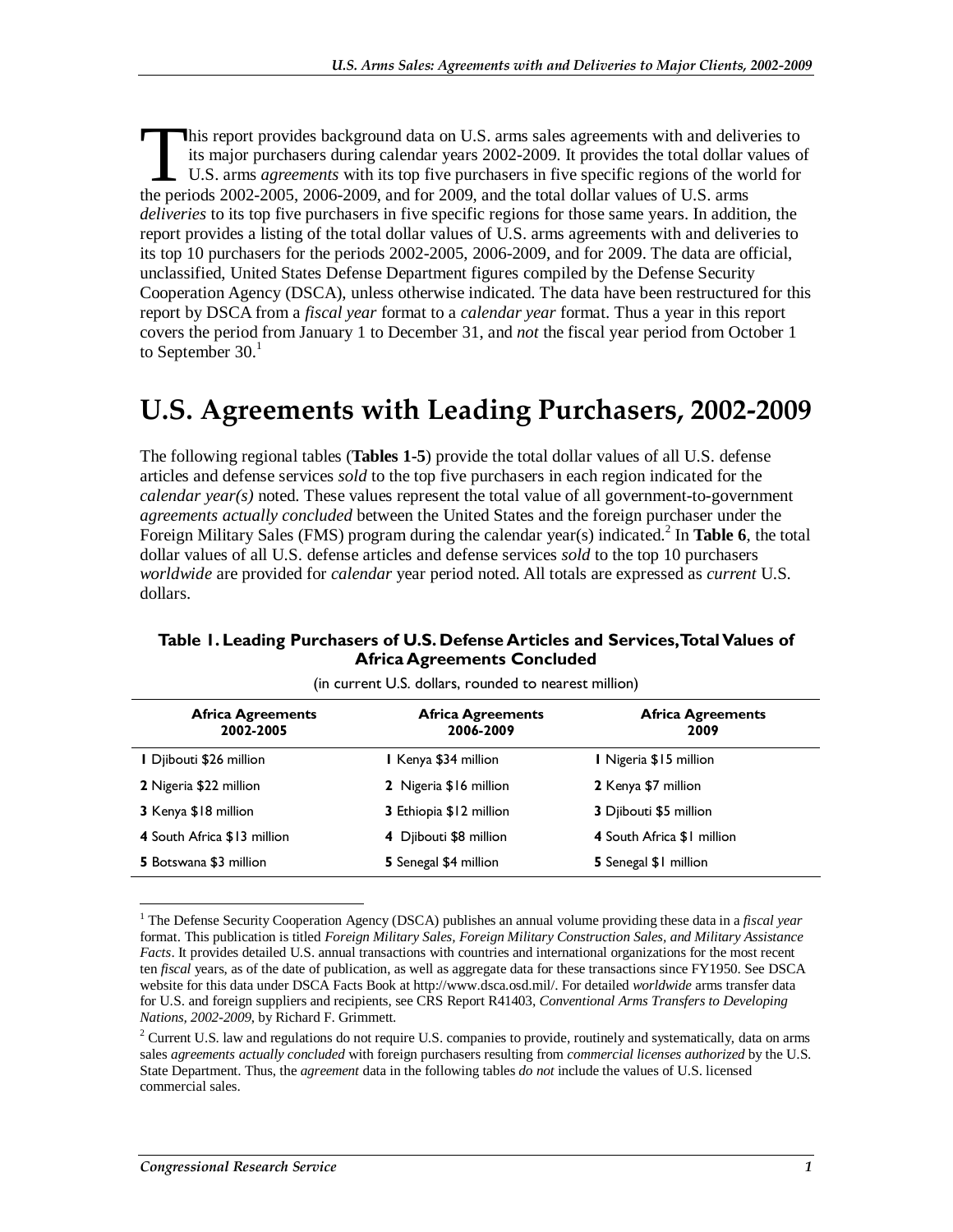#### **Table 2. Leading Purchasers of U.S. Defense Articles and Services, Total Values of American Republics Agreements Concluded**

| <b>American Republics</b><br><b>Agreements</b><br>2002-2005 | <b>American Republics</b><br><b>Agreements</b><br>2006-2009 | <b>American Republics</b><br><b>Agreements</b><br>2009 |
|-------------------------------------------------------------|-------------------------------------------------------------|--------------------------------------------------------|
| I Canada \$708 million                                      | l Canada \$2.91 billion                                     | I Canada \$730 million                                 |
| 2 Chile \$550 million                                       | 2 Colombia \$1.16 billion <sup>a</sup>                      | 2 Colombia \$155 million <sup>a</sup>                  |
| 3 Colombia \$180 million <sup>a</sup>                       | 3 Brazil \$669 million                                      | 3 Mexico \$63 million                                  |
| 4 Brazil \$160 million                                      | 4 Chile \$225 million                                       | 4 Brazil \$54 million                                  |
| 5 Dominican Republic \$24 million                           | 5 Argentina \$156 million                                   | 5 Argentina \$23 million                               |

(in current U.S. dollars, rounded to nearest million)

a. Includes FMS sales related to international narcotics interdiction programs.

#### **Table 3. Leading Purchasers of U.S. Defense Articles and Services, Total Values of Asia Agreements Concluded**

| <b>Asia Agreements</b><br>2002-2005 | <b>Asia Agreements</b><br>2006-2009 | <b>Asia Agreements</b><br>2009 |
|-------------------------------------|-------------------------------------|--------------------------------|
| I South Korea \$2.9 billion         | I Australia \$7.1billion            | <b>I</b> Taiwan \$3.8 billion  |
| 2 Japan \$2.5 billion               | 2 Taiwan \$5.7 billion              | 2 Australia \$1.1 billion      |
| 3 Australia \$1.3 billion           | 3 South Korea \$3.5 billion         | 3 South Korea \$750 million    |
| 4 Taiwan \$1.1 billion              | 4 Japan \$3.1 billion               | 4 Japan \$730 million          |
| 5 Singapore \$900 million           | 5 Singapore \$1.1 billion           | 5 Singapore \$210 million      |

(in current U.S. dollars, rounded to nearest 10 million or  $10<sup>th</sup>$  of a billion)

#### **Table 4. Leading Purchasers of U.S. Defense Articles and Services, Total Values of Near East Agreements Concluded**

(in current U.S. dollars, rounded to nearest 10 million or  $10<sup>th</sup>$  of a billion)

| <b>Near East Agreements</b><br>2002-2005 | <b>Near East Agreements</b><br>2006-2009 | <b>Near East Agreements</b><br>2009 |
|------------------------------------------|------------------------------------------|-------------------------------------|
| I Egypt \$5.9 billion                    | I Saudi Arabia \$13.1 billion            | Egypt \$3.0 billion                 |
| 2 Saudi Arabia \$4.0 billion             | 2 U.A.E. \$10.6 billion                  | 2 Saudi Arabia \$2.7 billion        |
| 3 Israel \$3.1 billion                   | 3 Egypt \$6.5 billion                    | 3 Iraq \$2.4 billion                |
| 4 Kuwait \$1.9 billion                   | 4 Iraq \$5.2 billion                     | 4 Kuwait \$1.6 billion              |
| <b>5</b> U.A.E. \$1.4 billion            | 5 Pakistan \$4.1 billion                 | <b>5</b> U.A.E. \$1.4 billion       |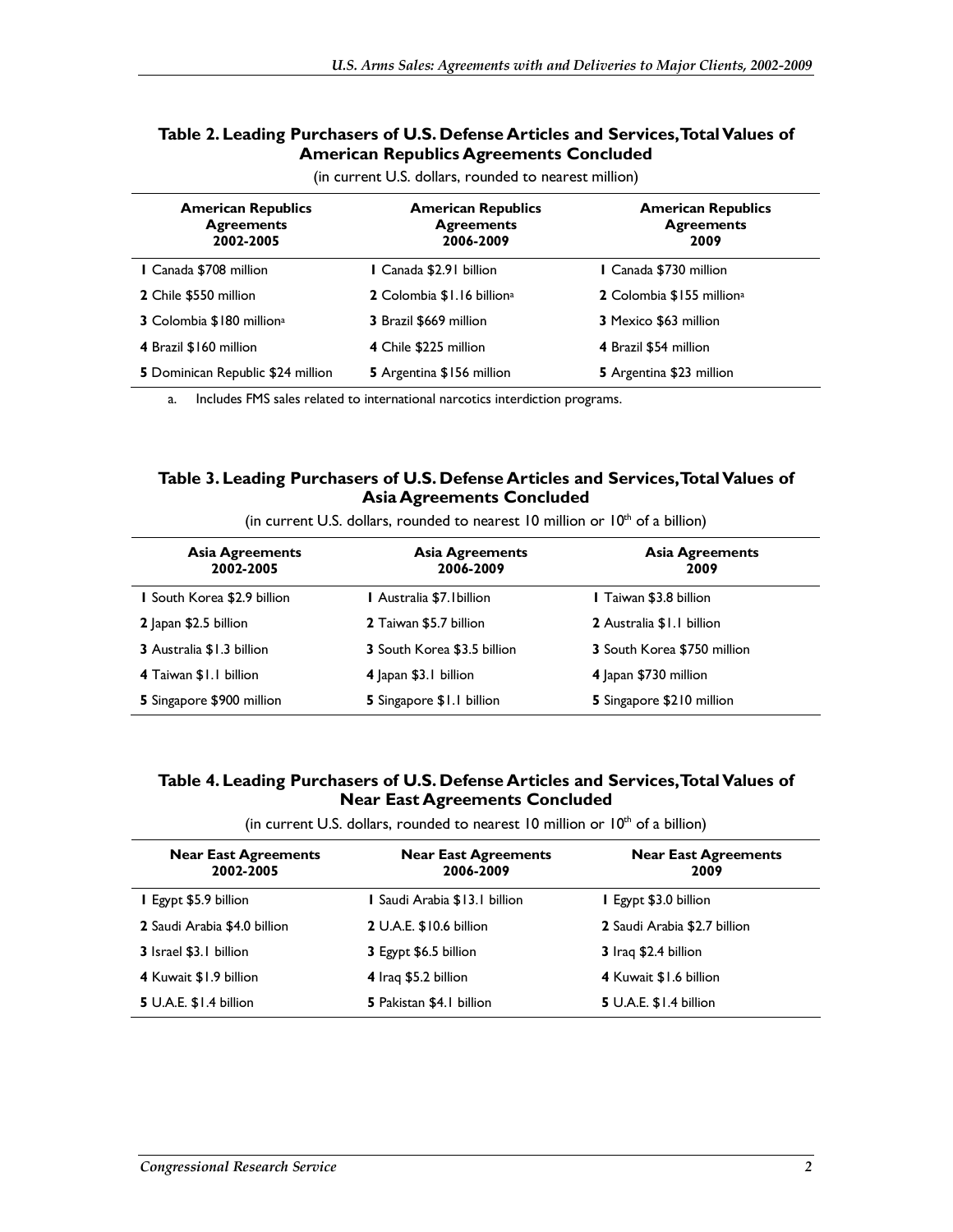#### **Table 5. Leading Purchasers of U.S. Defense Articles and Services, Total Values of Europe Agreements Concluded**

| <b>Europe Agreements</b><br>2002-2005 | <b>Europe Agreements</b><br>2006-2009 | <b>Europe Agreements</b><br>2009 |
|---------------------------------------|---------------------------------------|----------------------------------|
| <b>I</b> Poland \$4.0 billion         | I Turkey \$3.8 billion                | I U.K. \$1.1 billion             |
| 2 Greece \$2.9 billion                | 2 U.K. \$3.0 billion                  | 2 France \$460 million           |
| 3 Turkey \$2.0 billion                | 3 Norway \$1.1 billion                | 3 Turkey \$460 million           |
| 4 U.K. \$1.9 billion                  | 4 Netherlands \$1.1 billion           | 4 Germany \$430 million          |
| 5 Netherlands \$900 million           | 5 Germany \$1.0 billion               | 5 Netherlands \$300 million      |

(in current U.S. dollars, rounded to nearest 10 million or  $10<sup>th</sup>$  of a billion)

#### **Table 6. Leading Purchasers of U.S. Defense Articles and Services, Total Values of Worldwide Agreements Concluded**

| <b>Worldwide Agreements</b><br>2002-2005 | <b>Worldwide Agreements</b><br>2006-2009 | <b>Worldwide Agreements</b><br>2009 |
|------------------------------------------|------------------------------------------|-------------------------------------|
| I Egypt \$5.9 billion                    | I Saudi Arabia \$13.1 billion            | <b>I</b> Taiwan \$3.8 billion       |
| 2 Saudi Arabia \$4.0 billion             | 2 U.A.E. \$10.6 billion                  | 2 Egypt \$3.0 billion               |
| <b>3</b> Poland \$4.0 billion            | <b>3</b> Australia \$7.1 billion         | <b>3</b> Saudi Arabia \$2.7 billion |
| 4 Israel \$3.1 billion                   | 4 Egypt \$6.5 billion                    | 4 Iraq \$2.4 billion                |
| 5 South Korea \$2.9 billion              | 5 Taiwan \$5.7 billion                   | <b>5</b> Kuwait \$1.6 billion       |
| 6 Greece \$2.9 billion                   | 6 Iraq \$5.2 billion                     | $6$ U.A.E. $$1.4$ billion           |
| 7 Japan \$2.5 billion                    | <b>7</b> Pakistan \$4.1 billion          | 7 U.K. \$1.1 billion                |
| 8 Turkey \$2.0 billion                   | 8 Turkey \$3.8 billion                   | 8 Australia \$1.1 billion           |
| 9 U.K. \$1.9 billion                     | <b>9</b> South Korea \$3.5 billion       | <b>9</b> South Korea \$750 million  |
| <b>10 Kuwait \$1.9 billion</b>           | 10 apan \$3.1 billion                    | 10 Japan \$730 million              |

(in current U.S. dollars, rounded to nearest 10 million or  $10<sup>th</sup>$  of a billion)

## **U.S. Deliveries to Leading Purchasers, 2002-2009**

The following regional tables (**Tables 7-11**) provide the total dollar values of all U.S. defense articles and defense services *delivered* to the top five purchasers in each region indicated for the *calendar year(s)* noted for all deliveries under the U.S. Foreign Military Sales (FMS) program. These values represent the total value of all government-to-government *deliveries actually concluded* between the United States and the foreign purchaser under the FMS program during the *calendar year(s)* indicated. Commercial licensed deliveries totals are excluded, due to concerns regarding the accuracy of existing data.

In **Table 12**, the total dollar values of all U.S. defense articles and defense services *actually delivered* to the top 10 purchasers *worldwide* is provided. The *delivery* totals are for FMS deliveries concluded for the *calendar* year(s) noted.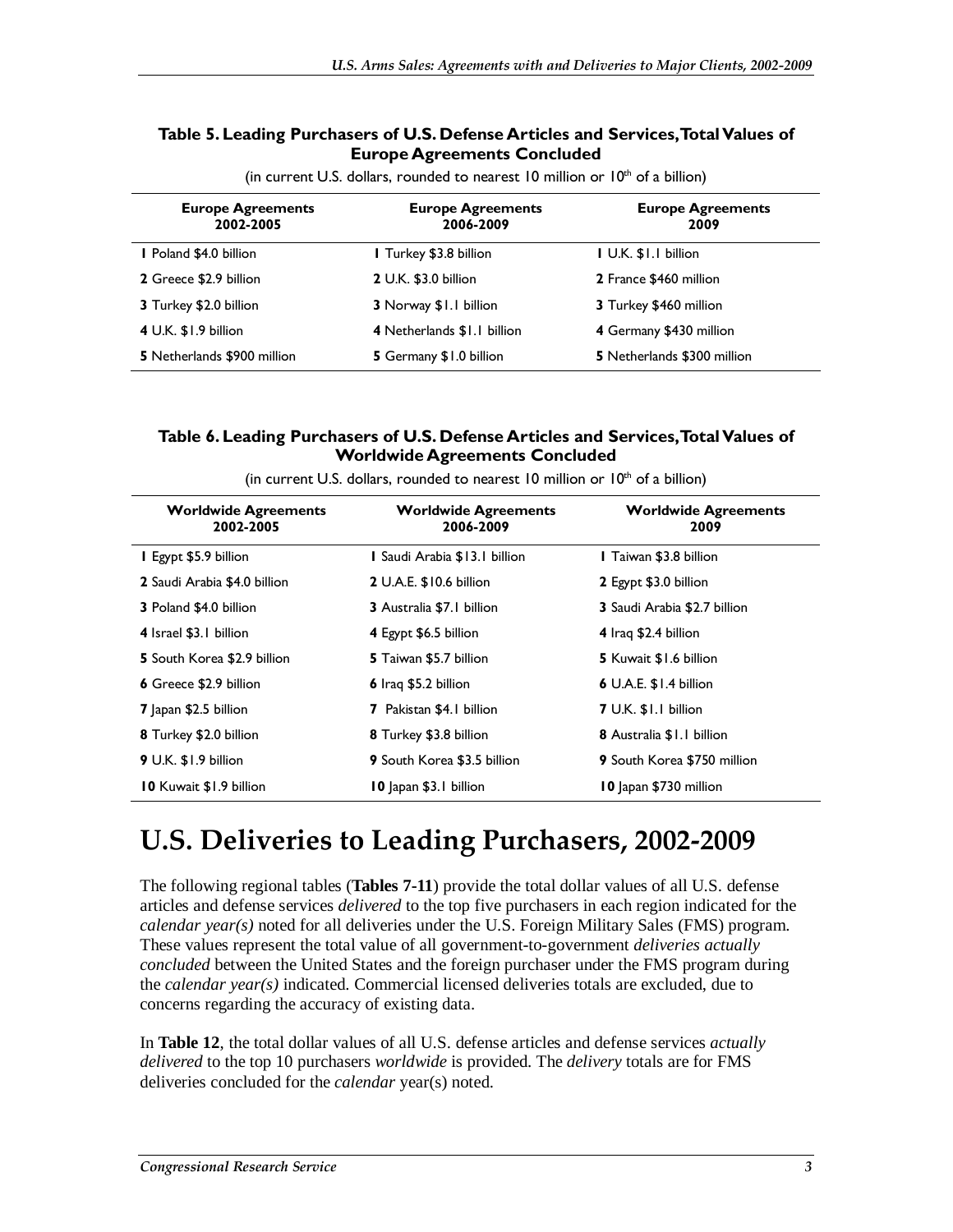#### **Table 7. Leading Purchasers of U.S. Defense Articles and Services, Total Values of Africa Deliveries Concluded**

| <b>Africa Deliveries</b><br>2002-2005 | <b>Africa Deliveries</b><br>2006-2009 | <b>Africa Deliveries</b><br>2009 |
|---------------------------------------|---------------------------------------|----------------------------------|
| I Kenya \$15 million                  | I Djibouti \$23 million               | I Djibouti \$8 million           |
| 2 Nigeria \$15 million                | 2 Kenya \$12 million                  | 2 Kenya \$3 million              |
| <b>3</b> South Africa \$8 million     | 3 Nigeria \$12 million                | 3 Nigeria \$2 million            |
| 4 Ethiopia \$7 million                | 4 Ethiopia \$10 million               | 4 Ethiopia \$2 million           |
| 5 Uganda \$3 million                  | <b>5</b> South Africa \$5 million     | 5 Botswana \$2 million           |

(in current U.S. dollars, rounded to nearest million)

#### **Table 8. Leading Purchasers of U.S. Defense Articles and Services, Total Values of American Republics Deliveries Concluded**

| <b>American Republics</b><br><b>Deliveries</b><br>2002-2005 | <b>American Republics</b><br><b>Deliveries</b><br>2006-2009 | <b>American Republics</b><br><b>Deliveries</b><br>2009 |
|-------------------------------------------------------------|-------------------------------------------------------------|--------------------------------------------------------|
| <b>I</b> Canada \$512 million                               | I Canada \$1.5 billion                                      | I Canada \$531 million                                 |
| 2 Colombia \$218 million <sup>a</sup>                       | 2 Colombia \$559 million <sup>a</sup>                       | 2 Colombia \$155 million <sup>a</sup>                  |
| 3 Brazil \$67 million                                       | 3 Chile \$487 million                                       | <b>3</b> Mexico \$63 million                           |
| 4 Venezuela \$50 million                                    | 4 Brazil \$196 million                                      | 4 Brazil \$54 million                                  |
| 5 Chile \$44 million                                        | 5 Mexico \$80 million                                       | 5 Argentina \$23 million                               |

(in current U.S. dollars, rounded to nearest million)

a. Includes deliveries of defense articles and services previously sold that are related to international narcotics programs.

#### **Table 9. Leading Purchasers of U.S. Defense Articles and Services, Total Values of Asia Deliveries Concluded**

(in current U.S. dollars, rounded to nearest 10 million or  $10<sup>th</sup>$  of a billion)

| <b>Asia Deliveries</b><br>2002-2005 | <b>Asia Deliveries</b><br>2006-2009 | <b>Asia Deliveries</b><br>2009   |
|-------------------------------------|-------------------------------------|----------------------------------|
| <b>I</b> Taiwan \$4.0 billion       | I Taiwan \$3.5 billion              | Japan \$1.2 billion              |
| 2 South Korea \$2.2 billion         | 2 Japan \$3.0 billion               | 2 Taiwan \$790 million           |
| 3 Japan \$1.8 billion               | <b>3</b> South Korea \$2.7 billion  | <b>3</b> Australia \$700 million |
| 4 Singapore \$1.1 billion           | 4 Australia \$2.7 billion           | 4 South Korea \$500 million      |
| 5 Australia 990 million             | 5 Singapore \$850 million           | 5 Singapore \$250 million        |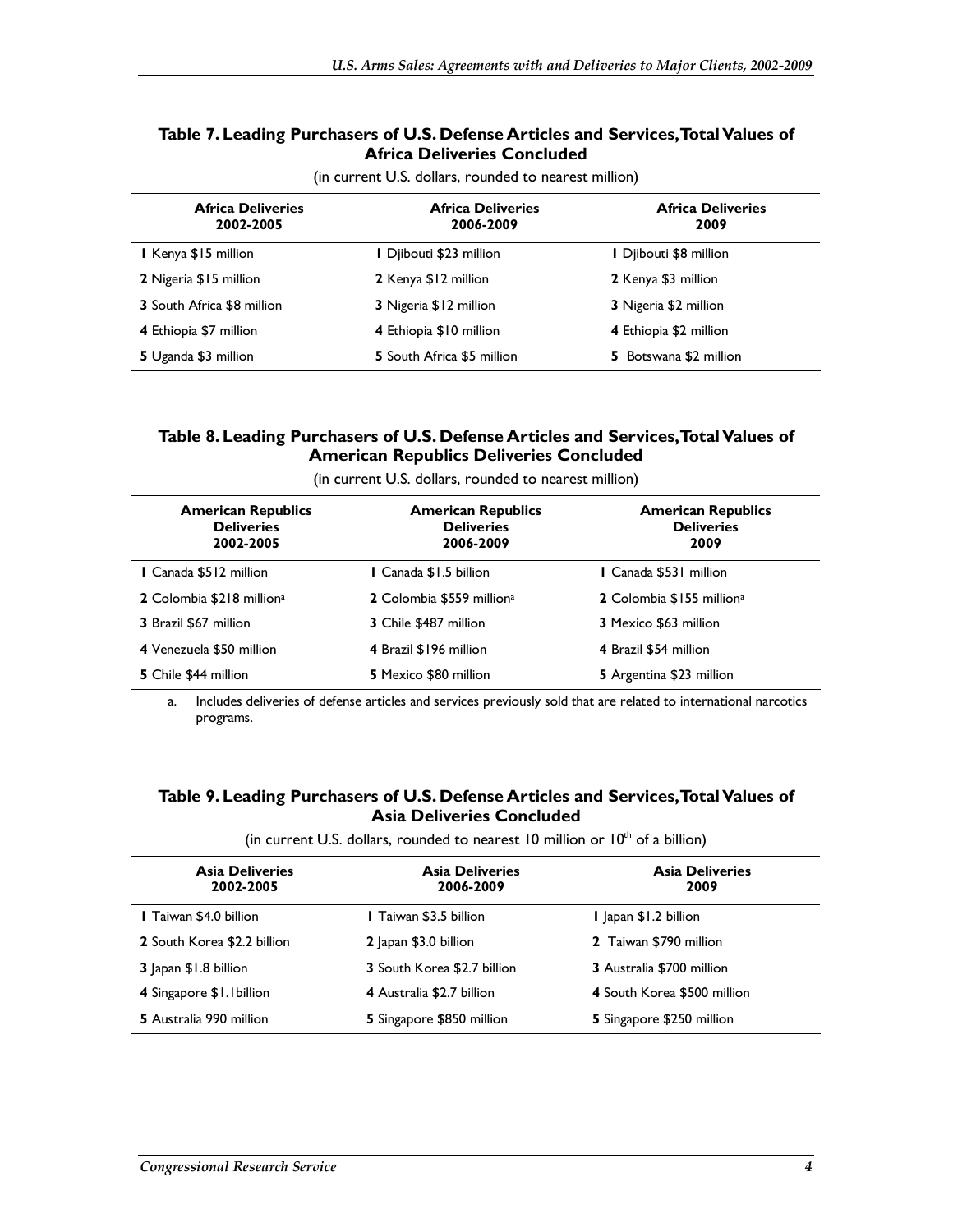#### **Table 10. Leading Purchasers of U.S. Defense Articles and Services, Total Values of Near East Deliveries Concluded**

| <b>Near East</b><br><b>Deliveries</b><br>2002-2005 | <b>Near East</b><br><b>Deliveries</b><br>2006-2009 | <b>Near East</b><br><b>Deliveries</b><br>2009 |
|----------------------------------------------------|----------------------------------------------------|-----------------------------------------------|
| <b>I</b> Egypt \$6.1 billion                       | 1 Israel \$5.2 billion                             | I Saudi Arabia \$1.7 billion                  |
| 2 Israel \$4.6 billion                             | 2 Saudi Arabia \$5.0 billion                       | 2 Egypt \$1.2 billion                         |
| 3 Saudi Arabia \$4.4 billion                       | 3 Egypt \$4.4 billion                              | <b>3</b> Israel \$1.2 billion                 |
| 4 Kuwait \$840 million                             | 4 Iraq \$1.7 billion                               | 4 Iraq \$700 million                          |
| 5 Afghanistan \$640 million                        | <b>5</b> Kuwait \$1.5 billion                      | 5 Kuwait \$200 million                        |

(in current U.S. dollars, rounded to nearest 10 million or  $10<sup>th</sup>$  of a billion)

#### **Table 11. Leading Purchasers of U.S. Defense Articles and Services, Total Values of Europe Deliveries Concluded**

| <b>Europe Deliveries</b><br>2002-2005 | <b>Europe Deliveries</b><br>2006-2009 | <b>Europe Deliveries</b><br>2009 |
|---------------------------------------|---------------------------------------|----------------------------------|
| I Greece \$3.4 billion                | Poland \$2.8 billion                  | I Greece \$1.4 billion           |
| 2 U.K. \$1.5 billion                  | 2 Greece \$2.0 billion                | 2 U.K. \$600 million             |
| <b>3</b> Netherlands \$1.1 billion    | 3. U.K. \$1.8 billion                 | 3 Poland \$300 million           |
| 4 Spain \$1.1 billion                 | 4 Turkey \$1.1 billion                | 4 Turkey \$300 million           |
| 5 Turkey \$1.0 billion                | 5 Netherlands \$940 million           | 5 Netherlands \$260 million      |

(in current U.S. dollars, rounded to nearest 10 million or  $10<sup>th</sup>$  of a billion)

#### **Table 12. Leading Purchasers of U.S. Defense Articles and Services, Total Values of Worldwide Deliveries Concluded**

(in current U.S. dollars, rounded to nearest 10 million or  $10<sup>th</sup>$  of a billion)

| <b>Worldwide Deliveries</b>        | <b>Worldwide Deliveries</b>        | <b>Worldwide Deliveries</b><br>2009 |  |
|------------------------------------|------------------------------------|-------------------------------------|--|
| 2002-2005                          | 2006-2009                          |                                     |  |
| <b>I</b> Egypt \$6.1 billion       | I Israel \$5.2 billion             | I Saudi Arabia \$1.7 billion        |  |
| 2 Israel \$4.6 billion             | 2 Saudi Arabia \$5.0 billion       | 2 Greece \$1.4 billion              |  |
| 3 Saudi Arabia 4.4 billion         | 3 Egypt \$4.4 billion              | 3 Egypt \$1.2 billion               |  |
| 4 Taiwan \$4.0 billion             | 4 Taiwan \$3.5 billion             | 4 Israel \$1.2 billion              |  |
| 5 Greece \$3.4 billion             | 5 Japan \$3.0 billion              | 5 apan \$1.2 billion                |  |
| <b>6</b> South Korea \$2.2 billion | <b>6</b> Poland \$2.8 billion      | 6 Taiwan \$790 million              |  |
| <b>7</b> Japan \$1.8 billion       | <b>7</b> South Korea \$2.7 billion | <b>7</b> Australia \$700 million    |  |
| 8 U.K. \$1.5 billion               | 8 Australia \$2.7 billion          | 8 Iraq \$700 million                |  |
| 9 Singapore \$1.1 billion          | 9 Greece \$2.0 billion             | 9 U.K. \$600 million                |  |
| 10 Spain \$1.1 billion             | 10 U.K. \$1.8 billion              | <b>10 Canada 500 million</b>        |  |